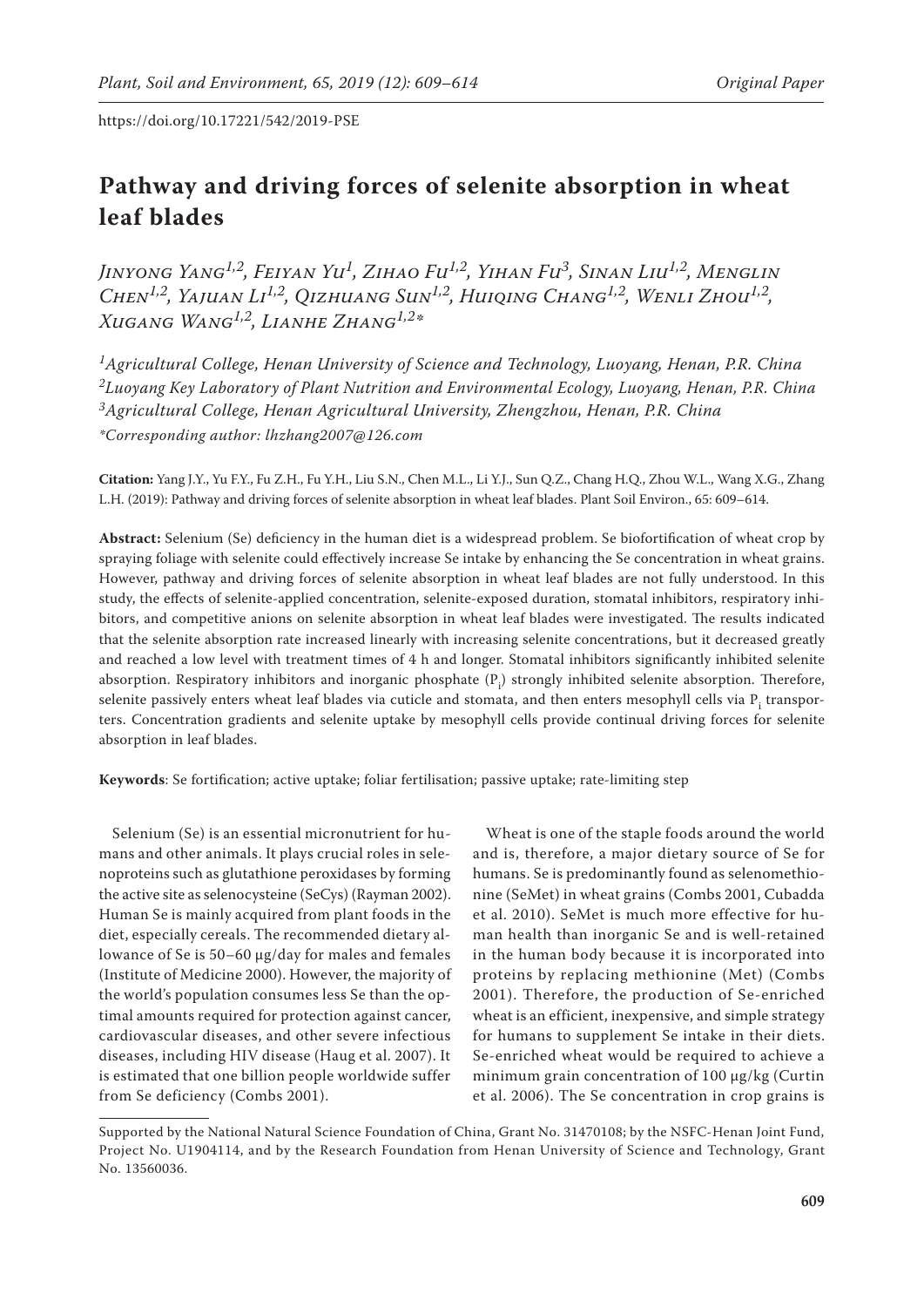generally affected by factors such as Se bioavailability in the soil, cultivar, agronomic measures, and the application of Se fertiliser. Among these factors, the Se concentration in soils is positively correlated with that in wheat grains. The Se concentration generally varies between 10 µg/kg and 200 µg/kg in most soils. Some parts of the world, such as Denmark, Finland, New Zealand, and eastern and central Siberia are well-known for having very low amounts of Se in their soils (Combs 2001). In China, a long Se-deficient belt extends geographically from the northeast to the southwest regions, including parts of Heilongjiang, Jilin, Liaoning, Hebei, Shanxi, Shaanxi, Sichuan and Zhejiang provinces and Inner Mongolia. Since the concentration of bioavailable Se in Se-deficient soils is very low, it is very difficult for wheat plants to accumulate high levels of grain Se; thus, the application of Se fertilisers is the only practical choice to increase grain Se concentrations.

Compared with applying fertilisers to the soil, the spraying of foliage with fertilisers has potential benefits, such as improving the efficiency of nutrient utilization by reducing fixation and the likelihood of leaching residues into the soil 2015 (Miao et al. 2015, Wang et al. 2015, 2016). Agronomic fortification, such as spraying the foliage with Se or supplying soils with Se fertilisers, could effectively increase the grain Se concentration (Deng et al. 2017). However, soil amendment with Se fertilisers is not efficiently taken up by plants because of selenite-Se adsorption onto oxides of iron and aluminium or selenate-Se leaching loss in wet seasons, resulting in a large fraction of applied Se remaining in the soil (Curtin et al. 2006). The total recovery of applied Se obtained under field conditions was found to be only 20–35%. The residual Se might be leached, volatilized by soil microbes, or retained in the soil as unavailable forms to plants (Curtin et al. 2006, Broadley et al. 2010). In contrast, spraying the foliage with Se is likely to be a more effective method of increasing the wheat grain Se concentration.

Previous studies revealed that nutrients predominantly penetrated through the cuticle and stomata in the leaf blades before being taken up by mesophyll cells (Schönherr et al. 2005, Schreiber 2005). Although selenite absorption has been well investigated in plant roots (Zhang et al. 2010, 2014), how selenite is taken up by mesophyll cells is not fully understood after it penetrates through the cuticle and stomata. In addition, the effect of selenite uptake by mesophyll cells on penetration through the cuticle also needs to be further explored. In this study, we investigated the effects of

selenite-applied concentration, selenite-exposed duration, stomatal inhibitors, respiratory inhibitors, and competitive anions on selenite absorption in wheat leaf blades to improve our understanding of Se absorption in leaf blades and to inform future approaches for increasing Se concentration in grains.

# **Material and Methods**

**Plant materials and growth conditions.** Wheat (winter wheat Aikang 58 was planted in the fields in Kaiyuan campus of Henan University of Science and Technology and harvested in 2017) seeds were surfacesterilized with 2% NaClO for 15 min, thoroughly rinsed with flowing tap water, and then soaked in distilled water (25°C) in the dark for 12 h. The seeds were germinated on moist filter paper in an incubator at 35°C. Uniform wheat seedlings were transplanted to full-strength Hoagland solution and cultured in a growth chamber. The light temperature was maintained at 24°C for 14 h, and the dark temperature was 18°C for 10 h. The relative humidity was controlled at 67%, and the light intensity at the top of plants was approximately  $300 \mu$ mol/m<sup>2</sup>/s photosynthetic photon flux. The nutrient solutions were aerated every 4 h with an air compressor and renewed every 3 days. The pH was adjusted to 5.5 every day with 1 mmol/L NaOH and 1 mmol/L HCl. Leaf-blades were excised at the base for selenite absorption after 20 days of growth in the full-strength nutrient solutions (Zhang et al. 2010).

**Experiment of concentration- and time-dependent kinetics of selenite absorption.** Excised leaf blades were transferred to absorption solutions containing 5.0 mmol/L 2-(N-morpholino) ethanesulfonic acid (MES), 0.5 mmol/L  $Ca(NO<sub>3</sub>)<sub>2</sub>$  and different selenite levels (0, 1.0, 2.0, 3.0, 4.0, 5.0, 6.0, 7.0, 8.0, and 9.0  $\mu$ mol/L Na<sub>2</sub>SeO<sub>3</sub>, pH 5.0) for 3 h. Similarly, newly excised leaf blades were placed in an absorption solution containing 5 mmol/L MES, 0.5 mmol/L  $Ca(NO_3)_2$  and 2 µmol/L  $Na_2SeO_3$  for 1, 2, 3, 4, 5, 6, 7 or 8 h. After absorption for 3 h, leaf blades were rinsed, blotted and oven-dried at 80°C for Se analysis.

**The experiment of selenite absorption affected by CCCP and DNP.** Excised leaf blades were placed in absorption solutions containing 5 mmol/L MES, 0.5 mmol/L Ca( $NO_3$ )<sub>2</sub>, and 2 μmol/L  $Na_2SeO_3$  (pH 5.0) with and without 1.0 µmol/L carbonyl cyanide m-chlorophenylhydrazone (CCCP) or 20 µmol/L 2,4-dinitrophenol (DNP) for 3.0 h. After the termination of selenite absorption, the leaf blades were rinsed, blotted, and oven-dried at 80°C for Se analysis.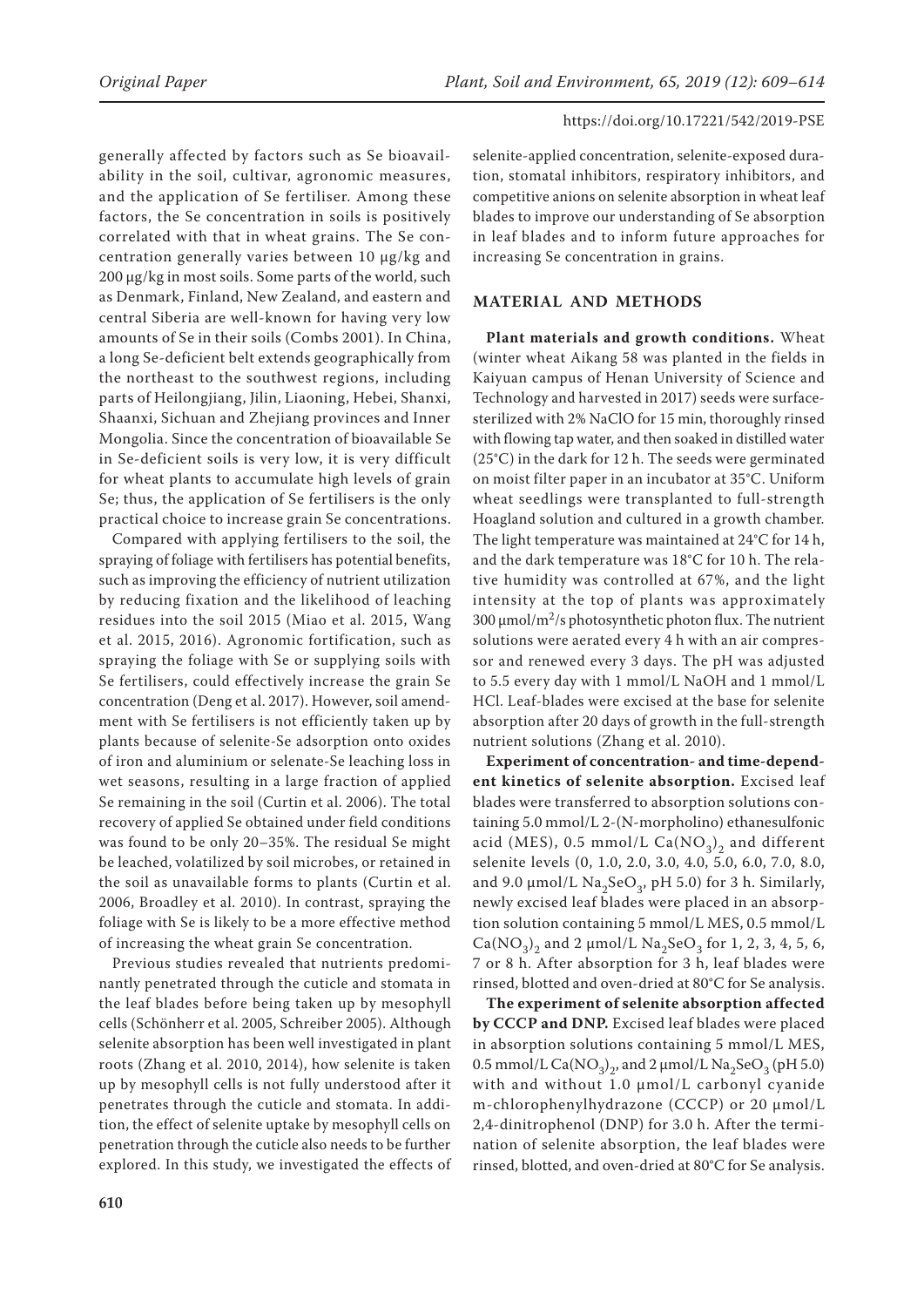**The experiment of selenite absorption affected by ABA and PEG-6000.** Excised leaf blades were transferred to absorption solutions containing 5 mmol/L MES, 0.5 mmol/L Ca( $\text{NO}_3$ )<sub>2</sub> and 2.0 µmol/L  $\text{Na}_2\text{SeO}_3$  (pH 5.0), with 150 µmol/L abscisic acid (ABA) or 15% (v/v) polyethylene glycol-6000 (PEG-6000). After the termination of selenite absorption, the leaf blades were rinsed, blotted, and oven-dried at 80°C for Se analysis.

**Competitive experiment of selenite absorption with anions.** Excised leaf blades were transferred to an absorption solution containing 5 mmol/L MES, 0.5 mmol/L Ca(NO<sub>3</sub>)<sub>2</sub>, and 2  $\mu$ mol/L Na<sub>2</sub>SeO<sub>3</sub> (pH) 5.0) with 5 mmol/L anion, including 5 mmol/L  $\text{KNO}_3$ , 5 mmol/L  $K_2SO_4$ , 5 mmol/L  $KH_2PO_4$ , and 5 mmol/L  $K<sub>2</sub>HPO<sub>A</sub>$ , respectively, for 3 h. After termination of selenite absorption, the leaf blades were rinsed, blotted, and oven-dried at 80°C for Se analysis.

**Determination of Se concentration.** 0.5 g of dried samples were weighed and placed into 100 mL digestion tubes, and a 5-mL acid mixture (HNO<sub>3</sub>: HClO<sub>4</sub>; 4:1, v/v) was added. The samples were predigested overnight and then completely digested at 150–165°C in a digestion oven. After cooling, a 2.5-mL 6 mol/L HCl was added to reduce SeO $_4^{2-}$  to SeO $_3^{2-}$  at 100°C. The digests were diluted with millipore water to a final volume of 25 mL. Se concentrations were determined by atomic fluorescence spectrometry (Beijing Purkinje General Instrument CO., LTD, PF32, Beijing, China) (Zhang et al. 2010).

**Statistical analysis.** One-way analysis of variance (ANOVA) was performed using SPSS 13.0 for Windows (SPSS Inc., Chicago, USA) to determine the significant differences (*P* < 0.05) between control and treatments.

#### **RESULTS**

**Concentration- and time-dependent kinetics of selenite absorption.** The concentration-dependent absorption curve for selenite in leaf blades is shown in Figure 1a. The rate of selenite absorption increased in proportion to the Se concentration in the absorption solution. A linear equation was fit to the data with a regression coefficient of 0.96. The Se concentration in leaf blades increased as more time was allowed for selenite absorption. However, the selenite absorption rate in leaf blades decreased as absorption time was extended (Figure 1b). It declined sharply with the extension of absorption time from 1.0 h to 4.0 h, and selenite absorption rates remained low as absorption time was extended from 4.0 h to 8.0 h. These results indicated that selenite was predominantly taken up by leaf blades via a passive process. Concentration gradients provide continual driving forces for selenite penetration through the cuticle and stomata in leaf blades.

**Respiration inhibitors largely repressed selenite absorption.** The effects of respiration inhibitors such as CCCP and DNP on selenite absorption were investigated in leaf blades. The results indicated that CCCP and DNP could inhibit selenite absorption in leaf blades by 67% and 50% at pH 5.0, respectively (Figure 2), suggesting that selenite absorption is partly associated with energy metabolism at pH 5.0.

**ABA and PEG strongly inhibited selenite absorption.** The effects of ABA and PEG on selenite absorption in leaf blades were investigated to uncover whether leaf blades take up selenite via stomata. The results indicated that ABA and PEG could inhibit selenite absorption by 53% and 35% at pH 5.0 (Figure 3).



Figure 1. Concentration (a)- and time (b)-dependent selenite adsorption kinetics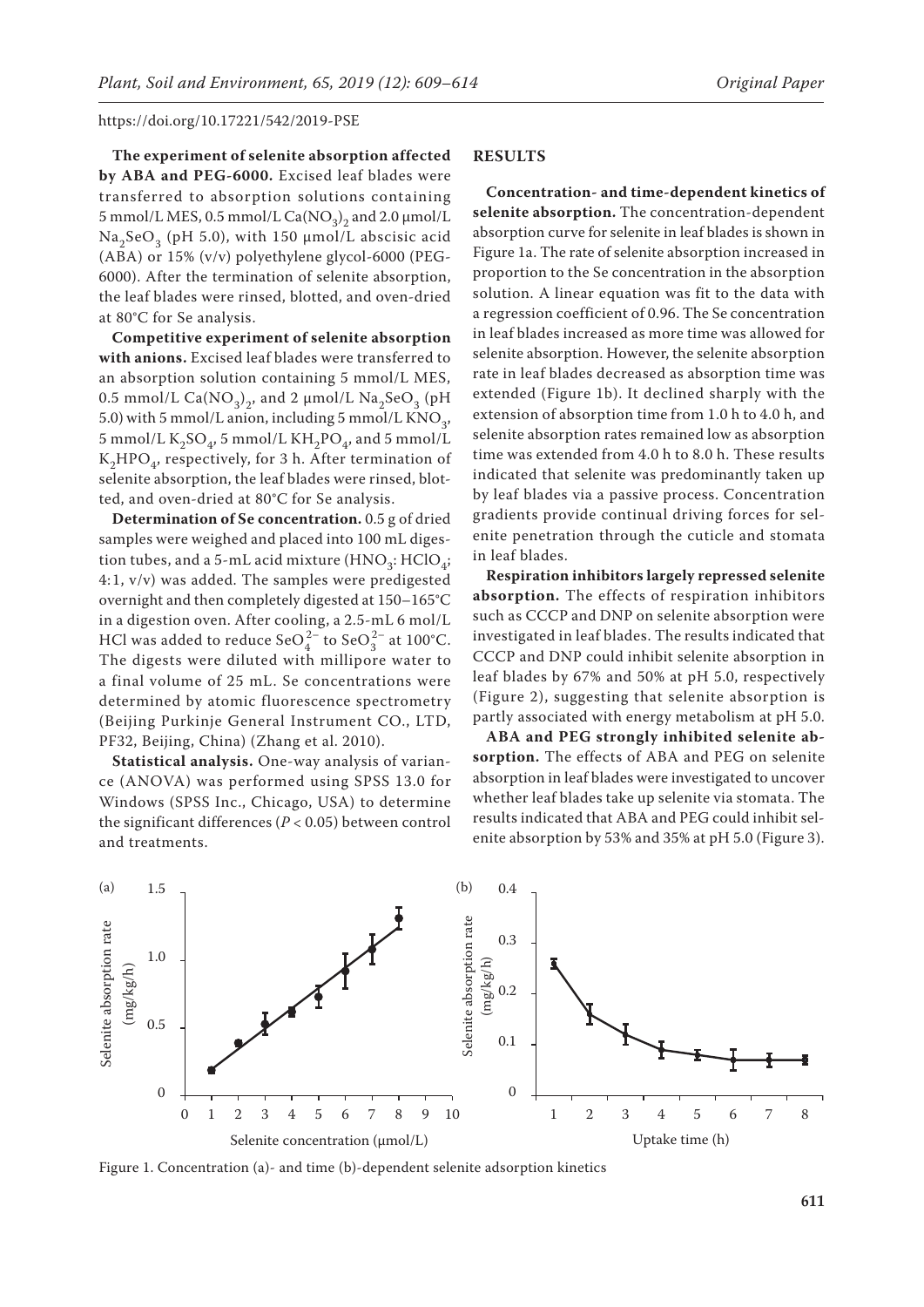

Figure 2. Effects of respiration inhibitors on selenite absorption. Values are the means of three replicates. Error bars represent standard deviation ( $n = 3$ ). Different letters of a, b, and c indicate differences among different treatments in the same experiment  $(P < 0.05)$ ; CCCP – carbonyl cyanide m-chlorophenylhydrazone; DNP – 2,4-dinitrophenol

This revealed that the opening and closure of the stomata affected selenite absorption.

**Competitive inhibition on selenite absorption by anions.** The potential effects of anions on selenite absorption in leaf blades were investigated. It was found that  $H_2PO_4^-$  and  $HPO_4^{2-}$  strongly inhibited selenite absorption by 42% and 39%, respectively, followed by  $NO_3^-$ , which inhibited selenite absorption by 26%, while  $SO_4^{2-}$  did not inhibit selenite absorption (Figure 4).



Figure 4. Competitive absorption of selenite with anions. Values are the means of three replicates. Error bars represent standard deviation ( $n = 3$ ). Different letters of a, b, and c indicate differences among different treatments in the same experiment  $(P < 0.05)$ 



Figure 3. Abscisic acid (ABA) and polyethylene glycol-6000 (PEG) inhibit selenite absorption. Values are the means of three replicates. Error bars represent standard deviation  $(n = 3)$ . Different letters of a, b, and c indicate differences among different treatments in the same experiment ( $P < 0.05$ )

# **DISCUSSION**

Previous studies revealed that nutrients predominantly penetrated the stomata and cuticle before being taken up by mesophyll cells (Schlegel and Schönherr 2002, Schönherr et al. 2005). Stomata are important pathways for the absorption of foliarapplied substances (Eichert et al. 2008). Stomatal permeability for nutrients depends on the state of stomatal opening (Schlegel and Schönherr 2002). ABA and PEG treatment can induce stomatal closure (Huang et al. 2009, Li et al. 2017). In this study, ABA and PEG were applied to induce stomatal closure. The result indicated that selenite absorption was greatly inhibited. It suggested stoma closure was consistent with the inhibition of selenite absorption. Thus, the opening and closure of the stomata affect selenite absorption. Selenite can partly diffuse across the stomata.

The cuticle is an important protective layer that prevents uncontrolled water loss and increases resistance to pathogen invasion (Xue et al. 2017). The cuticle membrane is composed of the depolymerizable biopolymer cutin, the non-depolymerizable polymer cutan, and cuticular waxes. The cuticle waxes form the transport barrier by dispersing in the cutin polymer and depositing on the outer surface (Xue et al. 2017), as evidenced by the cuticle becoming more permeable to water and organic compounds upon wax extraction (Schreiber 2005). The cuticle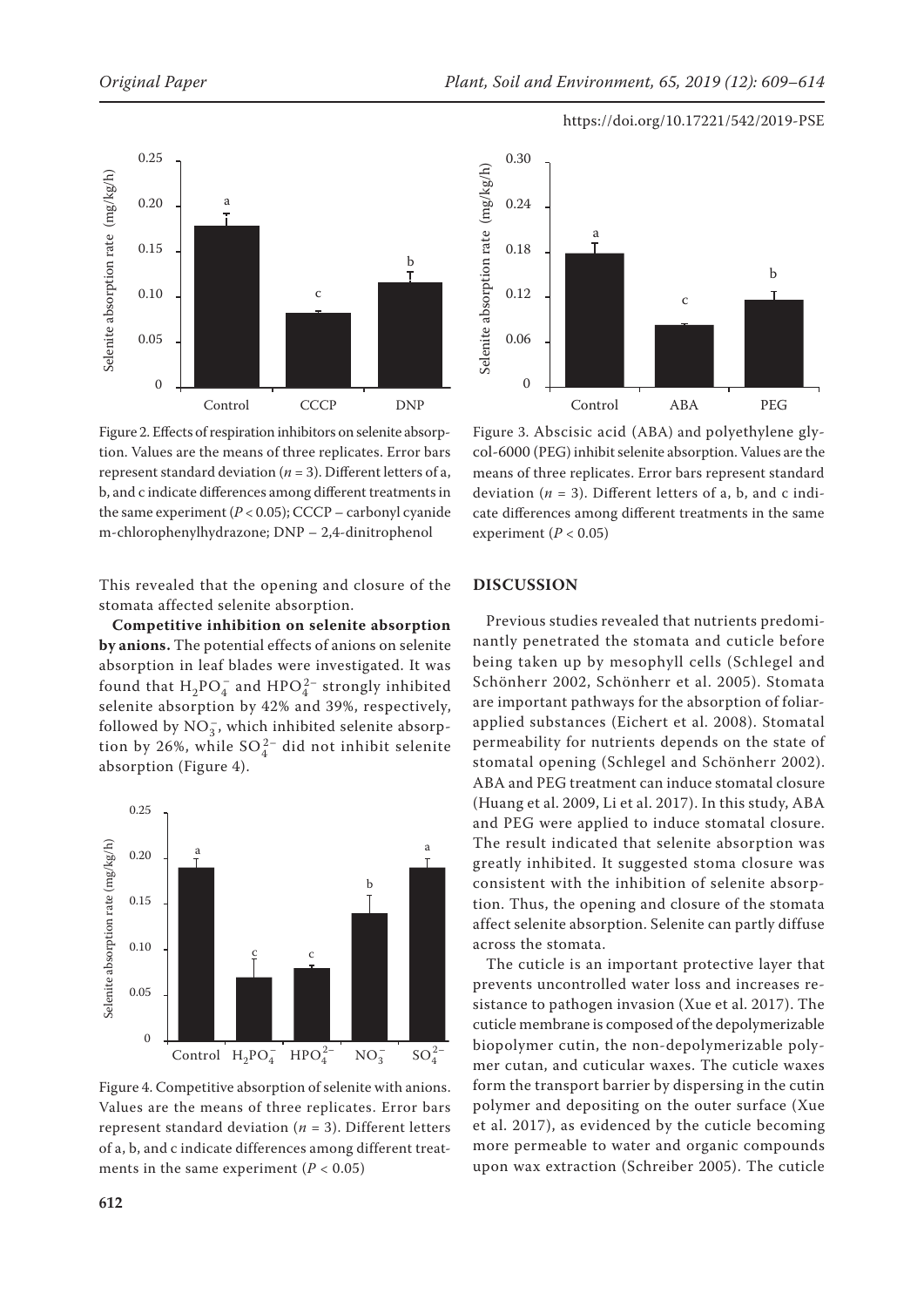permeability for nutrients depends on the lipophilic and hydrophilic pathways occurring in leaf cuticles. Water is a small, polar and uncharged molecule that diffuses across the lipophilic path (Schönherr 2006). Ions are lipid-insoluble and diffuse through aqueous pores in cuticles (Schlegel et al. 2005). The size of the aqueous pores largely affects the ion permeability. The average pore radii range from 0.45 nm to 1.18 nm (Schönherr 2006), while the radius of selenite is approximately 0.05 nm. The radius of selenite is far below the aperture of the aqueous pore. Thus, selenite can diffuse across aqueous pores in cuticles and enter mesophyll cells.

As ions penetrate through the aqueous pores in cuticles, the rates of diffusion depend on humidity (Schönherr et al. 2005). For example, the permeability of poplar cuticles to ionic glyphosate salts increased by a factor of 5.3–10.5 when the relative humidity was increased from 70% to 100% (Schönherr 2002). The permeability of pear leaf cuticles to  $Ca^{2+}$  and K+ increased with increasing humidity (Schönherr and Luber 2001). Thus, it is generally preferred to spray selenite solutions in the evening to maintain higher humidity for a longer time. Since the stomata are closed at night, selenite mainly diffuses across the cuticles. The cuticle covering stomatal cells has an obviously higher permeability to polar, ionized salts (Schlegel and Schönherr 2002). The penetration rates of all substances through stomatous cuticles far exceeded those through astomatous cuticles (Kannan 1969). Thus, even though stomata were closed at night, selenite could penetrate through stomatous cuticles at a higher rate.

The absorption rate of selenite in the leaf blades increased linearly with increasing exogenous selenite concentrations, indicating that the leaf blades mainly took up selenite through passive processes. However, selenite absorption was largely suppressed by respiration inhibitors such as CCCP and DNP, indicating that the absorption of selenite by wheat leaf blades was an energy-dependent process. The results of these two experiments were not contradictory because selenite passively penetrated across the cuticular membrane and then was actively taken up by the mesophyll cells. Previous studies demonstrated that  $P_i$  transporters were responsible for selenite uptake in plants (Zhang et al. 2014). Competitive absorption of selenite with anions indicated that  $P_i$ strongly inhibited selenite absorption, while  $SO_4^{2-}$ did not inhibit selenite absorption. It suggested that selenite shared common transporters with P<sub>i</sub>. Thus,

selenite was postulated to be taken up by  $P_i$  transporters localized to the membrane of mesophyll cells. However, the absorption rate of selenite in the leaf blades increased linearly with increasing exogenous selenite concentrations and did not exhibit a tendency to saturate at higher Se concentrations, suggesting that the rate of selenite absorption in mesophyll cells depended on the rate of penetration through the cuticle. Penetration through the cuticle is a ratelimiting step for selenite uptake in mesophyll cells.

Concentration-dependent selenite absorption kinetics revealed that the absorption rate of selenite in leaf blades increased with increasing exogenous selenite concentrations, suggesting that the penetration rate of selenite depends on the concentration gradient as the driving force. The inhibition of selenite absorption by CCCP and DNP suggested that selenite uptake by mesophyll cells provided the continuous driving force for selenite diffusion across the cuticle. As longer selenite absorption times were allowed, the absorption rate of selenite in leaf blades decreased gradually and reached a low level at 4 h. The decrease in the selenite absorption rate should be attributed to the gradual decrease in the concentration gradient of selenite across aqueous pores in leaf blades.

In conclusion, selenite mainly enters wheat leaf blades through a passive process, which is a ratelimiting step. Selenite enters mesophyll cells via P<sub>i</sub> transporters. Concentration gradients and selenite uptake in mesophyll cells provide continual driving forces for selenite penetration through the cuticle and stomata in leaf blades. This study increases our understanding of the physiological characteristics of selenite absorption in wheat leaf blades. It provides novel insights into enhancing the efficiency of Se utilization in wheat via foliar application.

# **References**

- Broadley M.R., Alcock J., Alford J., Cartwright P., Foot I., Fairweather-Tait S.J., Hart D.J., Hurst R., Knott P., McGrath S.P., Meacham M.C., Norman K., Mowat H., Scott P., Stroud J.L., Tovey M., Tucker M., White P.J., Young S.D., Zhao F.J. (2010): Selenium biofortification of high-yielding winter wheat (*Triticum aestivum* L.) by liquid or granular Se fertilisation. Plant and Soil, 332: 5–18.
- Combs G.F.Jr. (2001): Selenium in global food systems. British Journal of Nutrition, 85: 517–547.
- Cubadda F., Aureli F., Ciardullo S., D'Amato M., Raggi A., Acharya R., Reddy R.A.V., Prakash N.T. (2010): Changes in selenium speciation associated with increasing tissue concentrations of se-